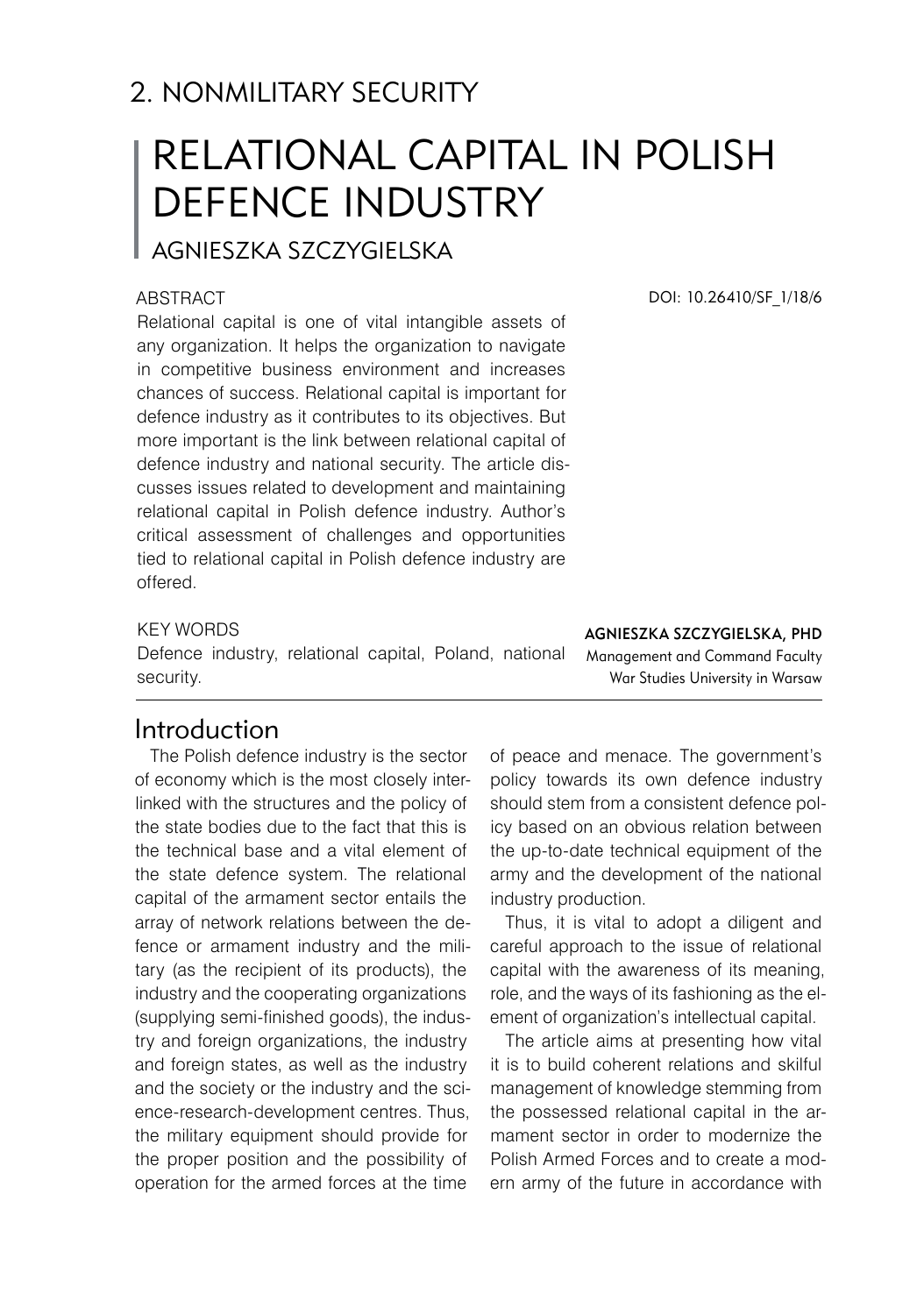the requirements of the economy based on knowledge.

## 1. European armament sector as a as a background of operations in Poland

Relational capital and knowledge about contractors constitute an extremely important intangible asset as the element of intellectual capital of each unit, organization or a country. The creation and fashioning of relational capital should be perceived as a natural role of any organization which functions in the surrounding environment and cooperates with one another in the form of interaction. The care of relations, of their quality, stability, and reliability is able to strengthen its position in the environment among other players on the market. The building of economic relations and their fashioning increases the organization's flexibility, and this exerts a significant influence on the increase of competitiveness through effective utilization of resources, faster identification and taking advantage of the emerging market opportunities (Perechuda, Chomiak-Orsa, 2013, 308). The focus is here put not only on commercial organizations but also on public organizations, nonprofit entities or the states themselves.

Relational capital, as it has been mentioned earlier, entails building relations with contractors, customers, and other units with whom the cooperation already exists or is planned, taking care of the relations, their quality based on reliability, trust, and loyalty, constancy of rules and reciprocal realization of the signed contracts as well as meeting the mutual expectations. This is also a diligent and skilful practical application of the knowledge gained about customers in order to meet their needs to the greatest extent at the same time making them reliant on us for as long as possible. A diligent care of the inter-organizational

relations creates a network of cooperation, agreement, and when the network is strong and stable it attracts new units to cooperate, and relational capital with partners on the market is getting more and more extensive. Additionally, an efficient management of knowledge concerning the cooperating units allows sometimes to predict their behaviour or needs and be prepared for different scenarios of the market reality. It is worth to stress that the development of relational capital is not fully possible without the engagement into the creation of intellectual capital, care of its every element and treating them as integral and co-dependent resources, perceiving them from the systemic perspective.

Relational capital of companies of the armament sector, entails first of all identification of the needs of contractors, customers, and other stakeholders with the aim to fully meet their needs. This type of capital is also perceived as ability to satisfy the needs in the conditions of the economy based on knowledge, political, economic, and social conditioning. Relational capital focuses on familiarization with the intentions of a competitive organization as well as the conditioning of the domestic and foreign market. While building and maintaining relational capital it is important to understand the rules of law, procedures, as well as other regulations, and at the same time adapt to those rules. Relational capital in defence industry should contribute to proper management of human resources and the increase of the employees' intellectual potential. It should also reinforce activities aiming at the integration, strengthening, and increasing the value of organization's intellectual capital as well as abilities and qualifications in the scope of the realization of defence industry objectives, as well as of the tasks and goals set by the Ministry of National Defence. While discussing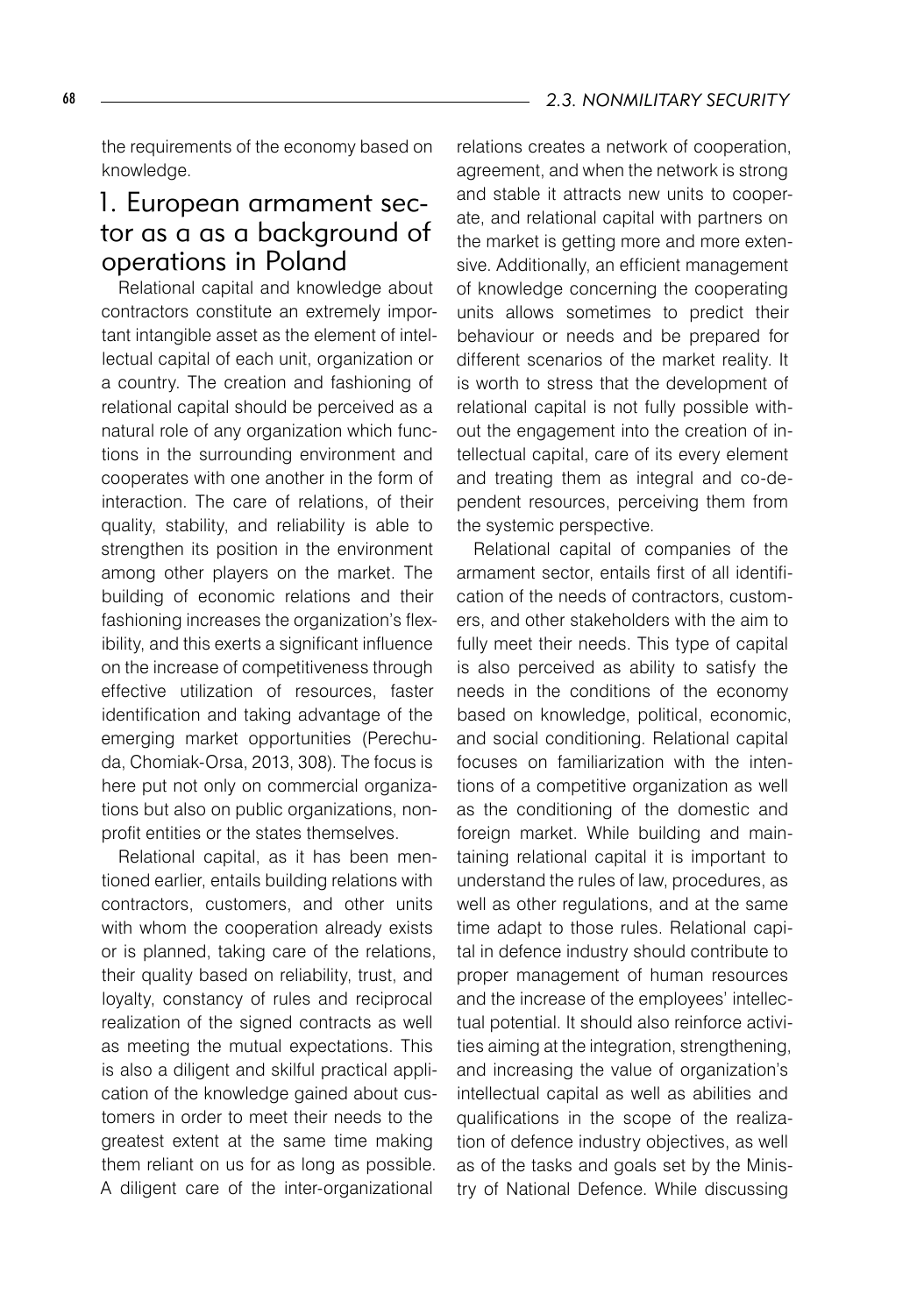relational capital one has to bear in mind also competencies of managers in the scope of establishing, building, sustaining, and extending relations with stakeholders. Finally, relation capital aims at taking care of already established relations, and maintaining them on a basis of trust, respect, stability, and reliability of cooperation.

In terms of relational capital, cooperation within the European community based on synergy effect and exchange of experiences is crucial. Cooperation in the European Union entails common goals, aspirations heading for the same direction, coordination of activities, and coherence of plans. Defence and security of the whole European community should be the priority. Presently, the USA is invariably the pattern to follow in terms of defence policy and armament sector, cooperation in the scope of companies and units building the industry, although Russia, Saudi Arabia, and China are gaining ground.

In the context of the discussed issue, it is worth to notice that in November 2016 the European Commission published a document including the directions of financial activities of the community in the perspective of the coming years. It entails activities in the scope of a plan for building new technical-defence capabilities of member states as well as new possibilities of the EU defence industry. The European Defence Action Plan puts emphasis on the role of the coherent offensive strategy of EU states. The aim is to concentrate the resources on multinational, technologically advanced defence projects, rebuilding the research-development and technical capabilities of the community. The so-far divergent interests of the EU member states, evident lack of cooperation nor coherent goals lead to the situation in which the funds possessed by each country were not used effectively (Łuczak, 2017). It seems

that Poland has a weaker position in the whole EU than other countries, but in reality it has unique abilities and capabilities (e.g. as the producer of automatic mortars, the producer of self-propelled howitzers or mine hunters, the producer of explosive materials, operationally used combat UAVs, the owner of a barrel manufacturing facility). With a skilful direction of its activity in the Alliance and management of the possessed knowledge concerning the planned projects and activities it is able to work out a privileged position.

In November 2017 Poland together with twenty two other European Union states signed agreement on the Permanent Structured Cooperation in the framework of the European Union. The goal is to achieve the synergy effect of the national defence industries through the mechanism of financing common research projects and armament programmes. The created European Defence Fund (EDF) is to become a decision-financial tool and a fit follower of the so called EDAP (Defence Action Plan). Still, remarkable changes in the field of defence in the EU are to be visible in the nearest fifteen to twenty years. Talks and decisions concerning the aforementioned undertakings are ongoing and are planned for Spring 2018. Then, the way of acting and administering the fund, as well as the mechanism of money distribution will attain the full force of an official regulation of the European Parliament and the EU Council in the form of the European Defence Industrial Development Programme (EDIDP) (Łuczak, 2017). Alongside with signing the declaration, the countries which decided to access the PESCO also took a substantive obligation concerning the building of defence programmes or undertaking foreign operations. According to experts in the armament branch starting the aforementioned Permanent Structured Cooperation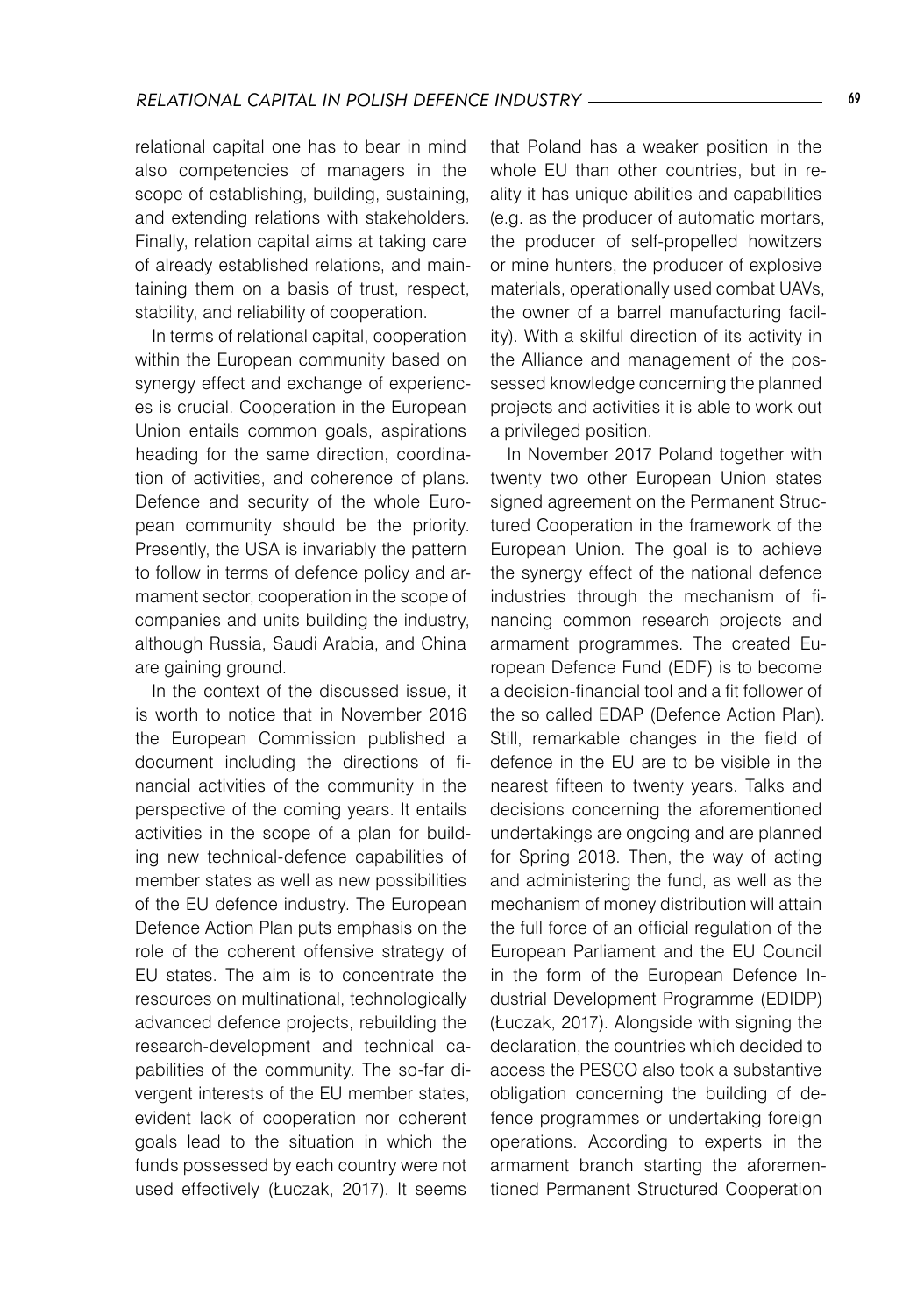should lead to convergence between the strategic points of view and the industrial implications (EDA, 2017).

The overall cooperation inside any alliance is however a complex system of communicating vessels, and a successful capstone of the whole complex EU plan must be preceded by hard work within particular countries. Observing Polish activity in the scope of defence policy, the work should be strongly intensified and at the same time difficult. Without coordination and a clear common goals inside the country, no agreement with allies will be effective, and cooperation with the surrounding environment will be constricted, since the internal forces within the country will head for the opposite directions aiming at the realization of particularistic goals, at the same time failing to achieve understanding, a strong common ground.

# Companies of defence industry and relational capital

In the National Security Strategy of the Republic of Poland approved in 2014 attention is paid to the fact that it is necessary to strengthen competitiveness and innovation of the domestic defence industry as well as the interlinked scientific-research sector. Thus, the activities of both parties should concentrate on the creation of a high-quality production in accordance with the expectations of the Polish Armed Forces, as well as on the achievement of such level of competitiveness that would enable a partnership cooperation with European companies and the world armament concerns (SBN, 2014, p. 47). If it is not possible to develop a stable and strong position within the country, it will be even more difficult to achieve it outside the borders of Poland. Also the Strategic Defence Review 2016 takes it as a priority and emphasises how

important it is to equip the army with vehicles and weapons of the new generation, developed in cooperation with European partners as well as the creation of communications and command-support systems. In the time perspective up to year 2032, it is intended to equip the Polish army with the modern weapons, enhance the defence potential and provide new measures of radio-electronic warfare, improve the ability to run operations in cyberspace as well as to assure new supportive measures (SPO, 2016). The realization of all those plans and intentions requires undoubtedly close cooperation between the defence industry and other state institutions, organizations, research and development centres, as well as the units with innovative and prospective perception of the process of creating the state defence potential. The creation and fashioning of relational capital between the enumerated links of the market will require a lot of attention, diligence, intuition, as well as engagement. Still, this is the work which in the future intends to create the PGZ as an intelligent organization with effective knowledge management and one which will be the basis for the creation of a strong defence potential of Poland.

Prior to the consolidation of the armament sector the author carried out interviews among the chosen employees of the National Defence University (presently War Studies University) concerning the perception of a modern organization of the defence industry with reference to the requirements of the knowledge-based economy. An assumption has been made that the goal of an institution of the defence sector is to attain the status of a strong, competitive organization being able to compete with other European companies or even with those from beyond Europe. After the analysis of the obtained opinions, it can be assumed that an organization of defence industry, in the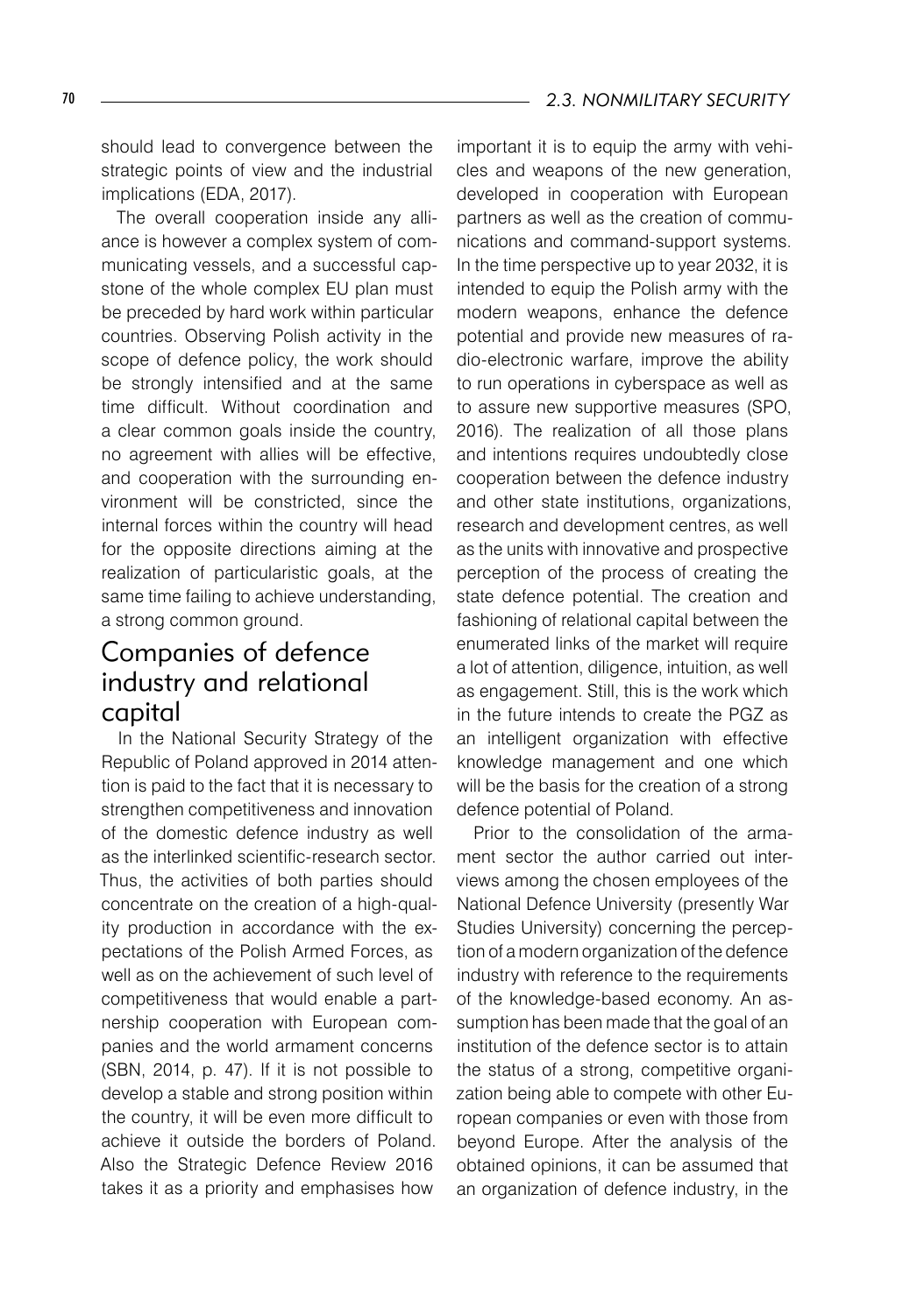context of the requirements of the 21<sup>st</sup> century, should be characterized by a number of specific features. Subject matter experts in general agree that defence industry companies should function in a way that is innovative and open on the market of new technology and related fields of science. They should be able to implement modern technological and managerial solutions, as well as constantly follow the changes and undertake activities on the defence market observed among the competitors or contractors. Defence industry companies should be inspired by other market players, and closely cooperate with the armed forces, analyze its needs. There is a strong requirement for defence industry companies to stay in touch with the state authorities, show care of the interests of their own sector and support it. According to subject matter experts the defence industry should possess, but at the same time constantly enrich the organizational forms of intelligence, and invest in the development of employees, train them, educate, and encourage to share the knowledge they possess or have gained. For the defence industry to develop its relational capital it is important to appreciate the knowledge of its employees and take into consideration their opinions as well as ideas in terms of modernization which facilitates the development of the company. Finally, defence industry companies should possess a well developed motivation system maximally adjusted to the needs of a given labour group. One has also to realize the need for defence industry companies to be characterized by a simple and logical organizational structure providing for an order and effective interpersonal communication.

As we discuss relational capital issues we need to take into consideration the fact that during the several years, the defence industry in Poland has undergone a spectacular change. The question is whether we have taday such an organization as presented above? Is there a lot of transformation except consolidation and structural as well as personal change and is the defence industry heading for a proper direction? On the basis of numerous observations one can draw a conclusion that there are none major, spectacular changes in this scope.

Still the Polska Grupa Zbrojeniowa (PGZ) emphasizes that it intends to become the leader of the development of the economy based on knowledge and reindustrialization (Defence 24, 2017). The statements of the representatives of the defence industry at the conference Public Management 2017 in Rynia included lofty slogans and references to the points of well-known and valuable concepts, but only known in theory. The results of the reality observations indicate that the changes are proceeded but very slowly and carefully and they are more described, discusses, and implemented in a formal manner (on paper) than in the real activities. During the aforementioned conference the representatives of the industry presented their ideas on how to improve the running, updating, and modernization of the Polish defence industry which involved talent management, project management, creating competence centres, ad hoc task teams. They also mentioned the need for the development of team work linked with brainstorming in order to generate ideas and share knowledge. However, it is still thought-provoking how much of it remains in the sphere of theory and wishful perception of their organizations as well as in the sphere of ambitious goals, and how much of it is realized? Relational capital is a delicate issue which requires constant monitoring and fashioning. In the context of the ongoing discussions there are some doubts concerning the capital's retention and keeping it at a proper level.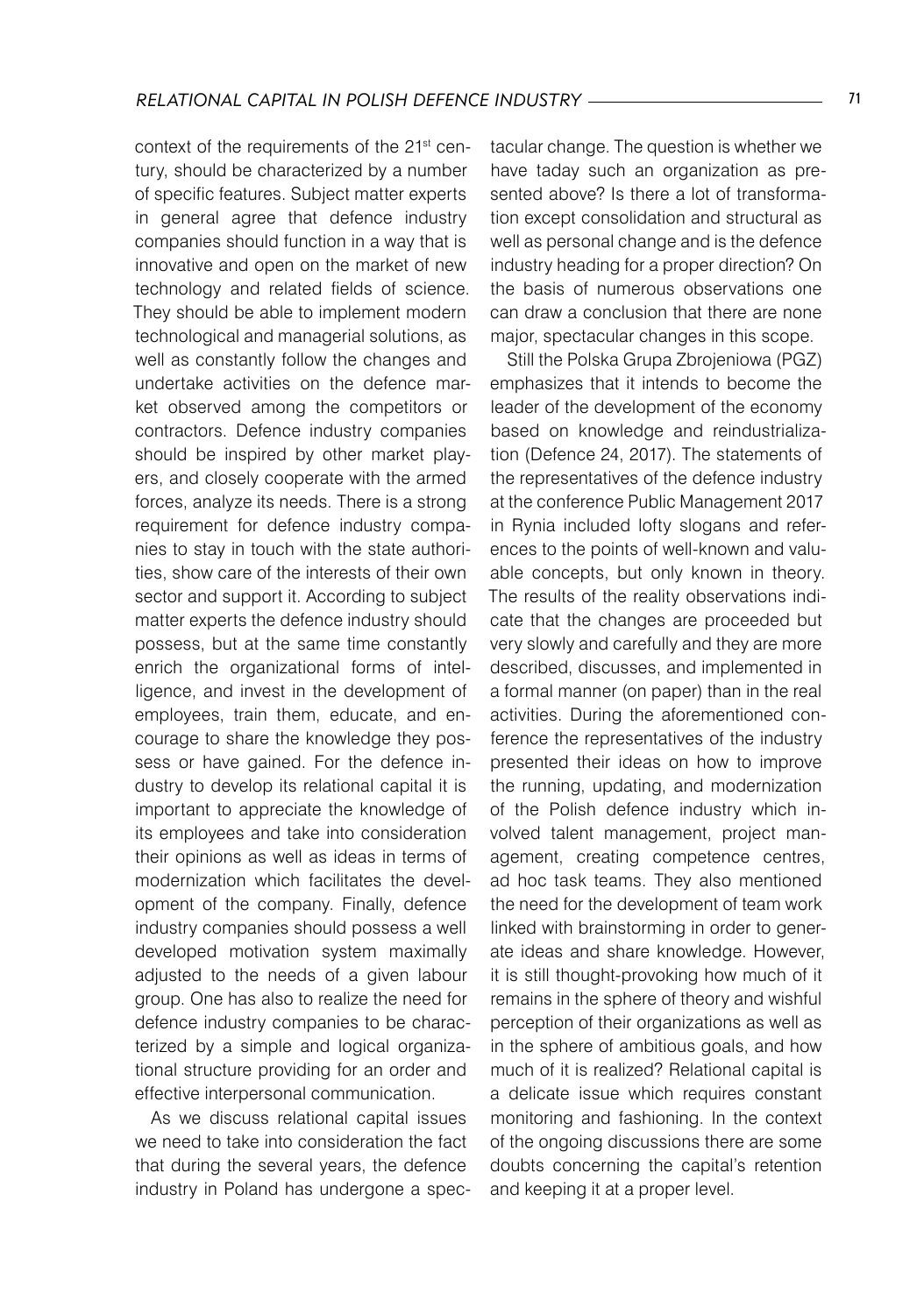It should be emphasized that in the context of relational capital of the discussed environments, there are some limitations and deficiencies in the building and sustaining of relations. That in turn results in gaps observed in development, advancement, and the gained knowledge as well as in the gathered information. In a strategic document *The Strategy of Development of the National Security System of the Republic of Poland 2022* there is an emphasis put on the role of close cooperation with non-governmental organizations and other social partners. It is believed that it is necessary for the armed forces to recognize the potential of such organizations in more detail and treat them as partners in the execution of the common defence tasks. Additionally, the development of the state defence ability is hampered by a slender analytical background for the defence branch, which results a feeble flow of knowledge to the defence sphere. The most probable reason for that is a small number of expert centres which deal with the defence issues as well as seeing the defence area as a hermetic one (MON, SRSNB, 2013, p. 30). The above presented arguments prove the validity of the concerns expressed by the

When asked a question how to make the ideas and concepts of our homebred scientists got faster to the military in the form of new weapons or specialist equipment, the key officers from the discussed environment emphasize in their presentations that most of all there is a need to create an organization which would constitute a single functional pillar in the Ministry of National Defence and be responsible for everything starting from the idea, through its acquisition, implementation, up to its withdrawal. Moreover, the present system of financing the programmes and research projects, as

author about the future of relational capital

in Polish defence industry.

well as the development works concerning state defence and security by the national defence industry does not help to execute the tasks in an efficient and timely manner. The interlocutors reasonably stress the obvious fact that one of the basic issues to create a product which would meet the expectations of users is a direct contact with them and they immediately point to the fact that in Poland for many years the relations with the military and the representatives of the defence industry have been seriously limited by the rules of law (Borkowski at al. 2017, 14).

However, the awareness of the weight of relational potential render that some activities concerning cooperation with scientific centres are gradually introduced. In September 2017 a scientific consortium has been formed under the name "COP – Tradycja, Obronność" with the aim to support the defence industry. The contract concerning the matter was signed by the Rectors of Rzeszow University of Technology, Kielce University of Technology, as well as of Kazimierz Pulaski University of Technology and Humanities in Radom. The main objective of the consortium includes inter alia the exchange of experience, knowledge, and potential as well as cooperation in the process of the realization of scientific-research projects in the scope of military equipment production. At the same time, the PGZ signed an agreement on the cooperation in the scope research, development, and the realization of projects in the sphere of defence with the Military University of Technology and the Military Institute of Armament Technology. The agreement on cooperation with the Polska Grupa Zbrojeniowa has been signed by another eight universities including the War Studies University. If it comes to the War Studies University, except the analysis of the scope and direction of innovative technologies'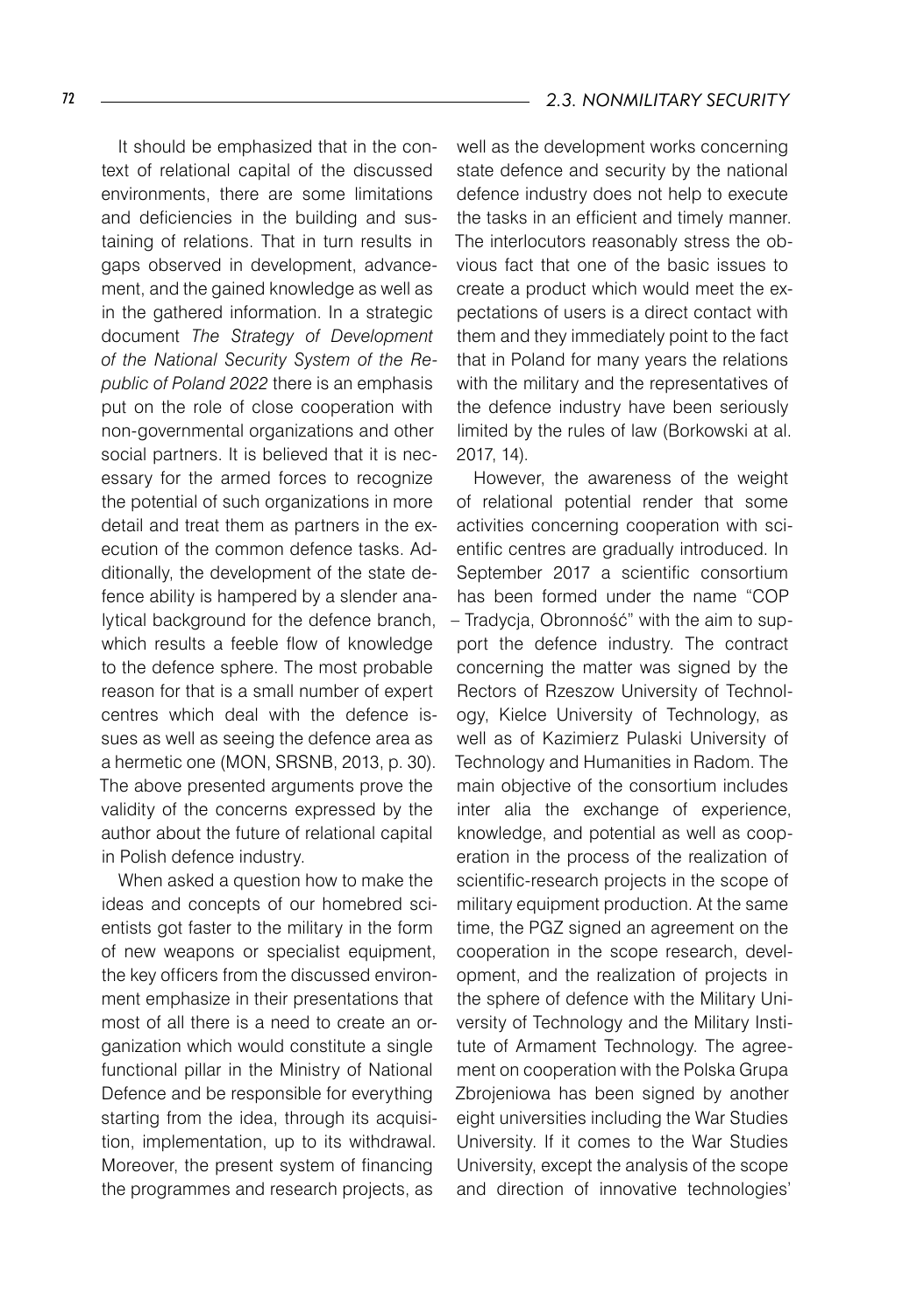development, the staff of the University will also share with the specialists of PGZ their experiences concerning inter alia software supporting the command and control with particular attention paid to the solutions devoted to the Territorial Defence Force. The Secretary of State in the Ministry of National Defence Bartosz Kownacki aptly noticed in his speech that *a good cooperation between the industrial party, in this case Polska Grupa Zbrojeniowa, and the scientific environment is a prerequisite without which the creation of the highest class armament is not possible*. This utterance clearly points to the necessity of sustaining, building, and fashioning of relational capital.

The Association of Entrepreneurs and Employers of the Defence Industry (ZPP-PO) *(Pl. Związek Przedsiębiorców i Pracodawców Przemysłu Obronnego*) believes that research and development works should be consistent with the possibilities of the industry and should be effect-oriented, and the positive completion of the development work should be inextricably linked with the promissory note concerning the order from the Polish Armed Forces. Of course, prior to the decision on the contest announcement concerning a given scientific-research project, a technical dialogue as well as a market diagnosis should take place. ZPPPO believes that the National Centre for Research and Development (NCRD) and the Inspectorate for Implementation of Innovative Defence Technologies (I3TO) of the Ministry of National Defence should jointly monitor the development works in the scope of defence, financed by the allied states, as well as financially support Polish companies interested in the participation in international projects.

In the Concept of Defence of the Republic of Poland there is a note that the system of acquisition and exploitation of the military equipment will be simplified, and the

procedure itself will be optimized. The analytical-conceptual stage will be shortened and the number of subjects involved in the process will be reduced. At the same time it will aim at the improvement of the equipments' exploitation management through the analysis of the whole lifecycle of its usage (MON, KORP, 2017, p. 57). The presented information allows to draw a conclusion that in the future relational capital will play a much bigger role than in the present situation.

It should be remembered that the acquisition of military equipment is not only about the choice of an offer that is the best on the basis of tactical and operational capabilities, but this is also a political and economic decision. The transfer of modern technologies as well as the bidders of the equipment into the Polish defence industry would be extremely vital in the process of its modernization. In some cases, a big part of works connected with the building of units could be done in our country, obviously with the participation and under the surveillance of a strategic partner (Ciastoń, 2017, p. 73). Undoubtedly, it would be a big opportunity for the development of Polish defence industry as well as for building valuable relations with foreign contractors.

For some time already, the experts of the Ministry of National Defence have been paying attention to the lack of technicaltechnological infrastructure which allows to move from the stage of a prototype, often at the highest world level, to batch production. Additionally, there is an organizational obstacle in the way of budget settlement in the defence ministry. Because of that a significant part of financial resources for technical modernization is unfortunately spent every year not on the purchase of the armament – in the physical meaning by acquiring new vehicles, weapons, planes, etc, but on a years-long development-implementa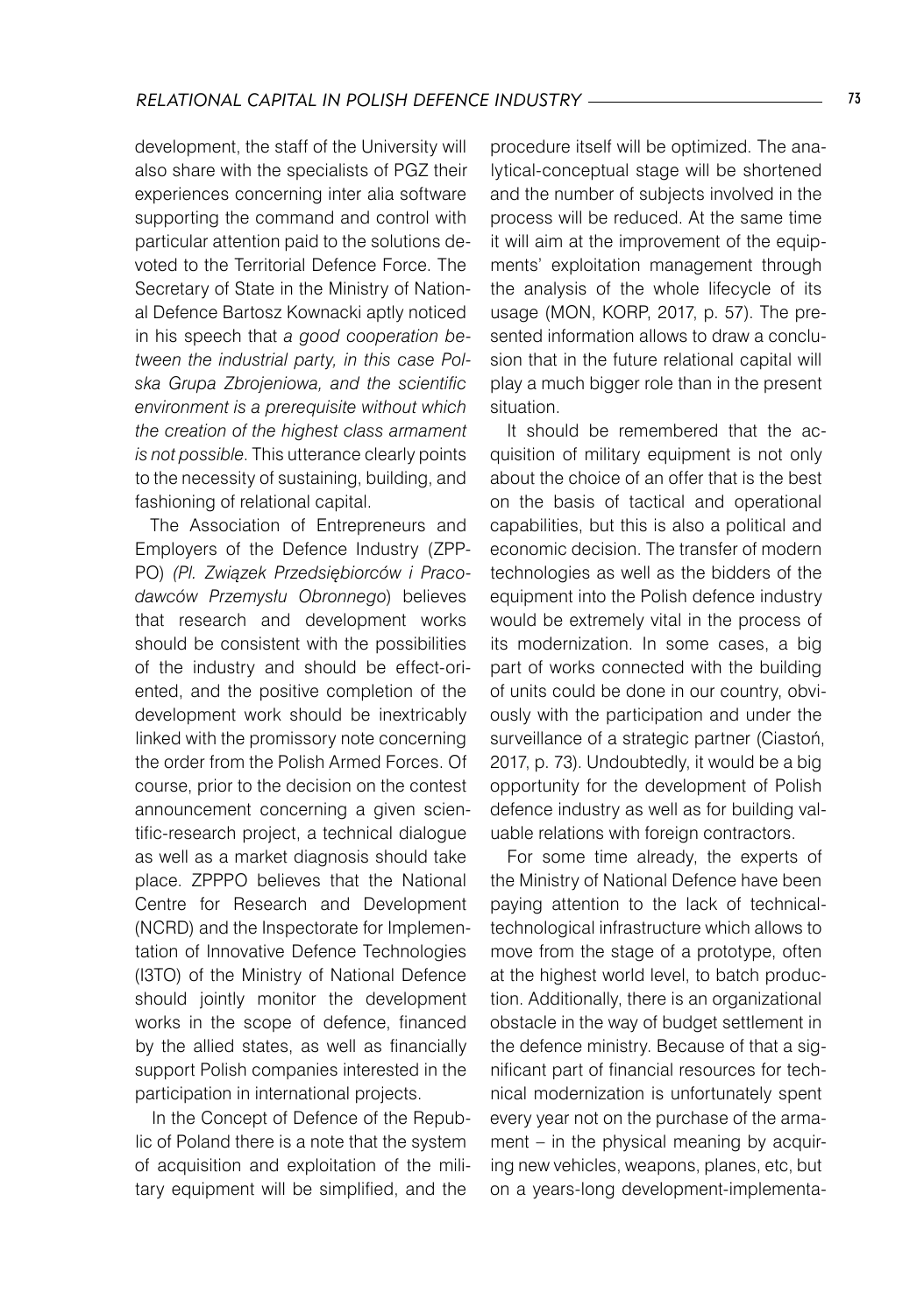tion works, modernization of the old models, the purchase of ammunition, and even spare parts to the earlier bought systems, as well as more and more for the up-front money for weapons which have not been delivered yet (Bączyk, 2017, p. 39).

It is important to mention that in October 2017 the President of the Republic of Poland signed an act on the amendment of the act on the reconstruction and technical modernization of the Polish Armed Forces as well as of the act – Public Procurement Law. The head of the armed forces decided that Poland needs *more money for the modernization of the Polish army, its reconstruction, the increase of its strength in numbers. At the same time we need very good legal regulations so that we could realize our allied obligations in a transparent manner on the basis of well formulated rules of law.*

Analyzing the results of the global armament market, in the comparison of the incomes of one hundred biggest defence companies, the leading positions are mainly occupied by companies from the United States and Western Europe, but defence companies from Russia, the Republic of Korea, Japan, and Israel are also extremely important. It is worth to mention at this point that the USA has the biggest defence budget in the world, and Pentagon places the biggest orders for goods and services. Some long-term contracts are worth tens of billions of dollars and provide the suppliers with high income for years. For that reason, the American market is important for many foreign companies, and especially for the European and Israeli ones. At the same time the USA is the biggest global exporter of goods and services in the defence branch. As a result of that, 42 US companies are placed on the list among the first one hundred companies (Wróbel, 2017, p. 32). The biggest recipient of special products from Poland is the USA (152,5

mln Euro), other very important recipients include the United Arab Emirates, Jordan, Spain, Algeria and Canada. The number and diversity of defence companies with whom Poland cooperates is another argument pointing to the role of relational capital in the Polish defence industry. Still, looking at the plans, settlements, and objectives, thus, comparing the value of the issued export permissions and the real value of export it can be noticed that there are significant differences – to the disadvantage of their real realization in the amount of a few or several dozens of millions of euro. The Ministry of Foreign Affairs believes that the differences can be partly connected with the relocation of the contracts for the next calendar year (Łuczak, Likowski, 2017, p. 62). However, it is thought-provoking what percentage of the unrealized projects results from the lack of proper talks, failure to keep up the relations or crave for orders – in other words incompetent management of relational capital and the management of an organization aiming at an ambitious, aforementioned goal to function in the knowledge-based economy.

Based on the outcomes of the observation of the defence market, the PGZ's activities, as well as the cognitive effects attained in interviews and broad commentaries concerning the topic issues, it is clearly visible that there is lack of cooperation between units of the Ministry of National Defence, the defence industry, and all participants of the market (science, research, development ones, etc). There are a lot of proposals how to improve the state of affairs, a lot of tasks which are planned for the future, a lot of ambitious goals to be achieved, however, many groups feel and notice that there is no strive for agreements, striking cooperation, and seeking ways to find a common accommodating solution.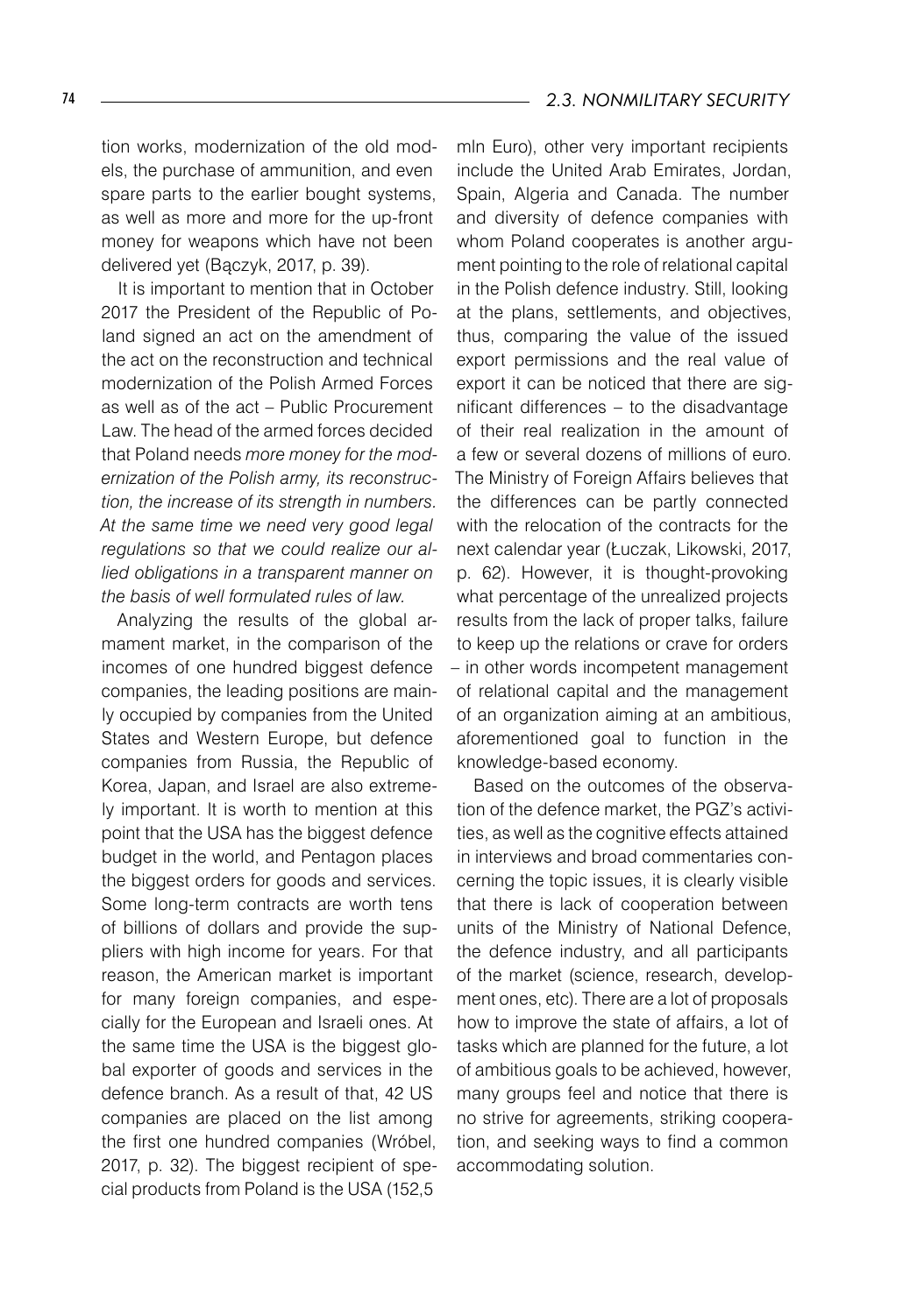It is worth noticing that the efforts for the benefit of changes in the defence sector can make the Polish defence industry highly competitive on the international market. Positive aspects of changes are looming in an article on the activities of the Ministry of National Defence within the last two years (MON, 2017). It is also advised to look into the report of NCSS: Security and Competitiveness – recommendations for the Polish defence industry strategy of year 2016 (NCSS, 2016). The authors point to the trends in defence technology, identify the most auspicious branches of technology (e.g. photonics, information and telecommunication technologies (C4I), automatics, robotics, and mechatronics), they also provide some recommendations and suggestions for changes for the development of the Polish defence industry and the increase of export.

Thus, in the present situation we should believe that PGZ, as a matter of its declarations and the undertaken activities, will implement effective procedures for the fashioning of relational capital. As a proof for such thesis let us cite the words of the President of PGZ that *the concept of a technological leap, planned in the PGZ strategy, is mostly about proper usage of the possessed potential, but also about the development of new concepts so that our companies were ready for new challenges outstanding for them in the future* (Kaleta, 2016, n.p.).

## Conclusions

The ability to build, create and sustain relations based on mutual trust is the prerequisite for the development of any organization. Through such cooperation it is possible to exchange experiences, information, knowledge, and other resources, which brings bilateral benefits. This way, the whole organization and its individual members can learn a lot and create higher organizational intelligence. However, in order for such activities to bring the aforementioned effects, they should be undertaken with the full awareness of the role of relational capital as the element of intellectual capital, which in turn, in the present market and social conditioning, is the main consolidated resource and is able to provide the organization with a long-term increase and strong market position as well as to form the basis for its transformation into an intelligent organization. The arguments gathered so far in the research process do not constitute the basis for ascertainment that relational capital of the defence industry is till now exploited according to the rules of an intelligent organization operating in the knowledge-based economy. Shaping the national armed forces according to the market conditioning and the allied arrangements into a model of the so called army of the future requires a lot of effort and engagement of not only people in the leadership of the sector, but also of a lot financial expenditure for the modernization of the army. However, it is impossible to attain that without care of relations with contractors as well as without possessed skills to sustain, extend, and strengthen them.

Relational capital is an important element of intellectual capital, whose creation and development is a prerequisite for success in a knowledge-based economy. The capital of the Polish defence industry companies is a unique and difficult asset to manage, because of its wide dependence and social, economic and political conditions. The paper tried to discuss the significance of building relations and creating the capital of the Polish defence industry for the modernization of the Armed Forces of the Republic of Poland and transforming the PGZ into an intelligent organization.